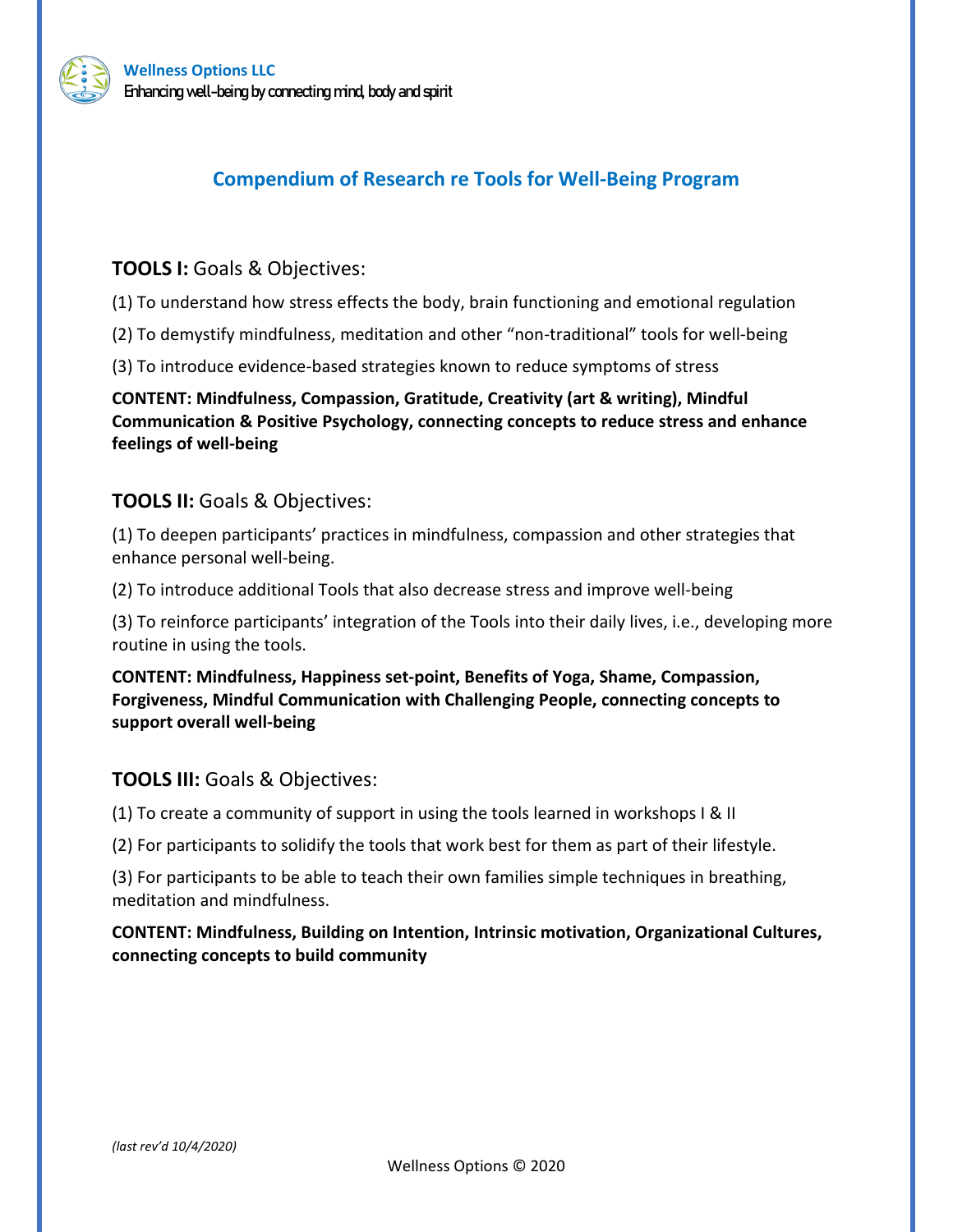

# **Tools for Well-Being: Synopsis of the Pilot-Studies thus far…**

## **TOOLS I Workshops**

- **All Mom's Matter Group** (October December 2016; January 2017-March 2017)
	- **RESULTS (Hildreth, 2017; Leanos, 2017)**
	- $\checkmark$  self-reports of lowered levels of stress
	- $\checkmark$  apply mindfulness to negative situations
	- $\checkmark$  less reactive
	- $\checkmark$  improved interpersonal relationships
	- $\checkmark$  increased self-compassion

### *Some quotes from the interviews:*

"I really learned gratitude more toward myself by not thinking so negatively about myself when I make mistakes."

"When I'm with my children I'm less likely to freak out when they are doing something; overall I have become a more patient mother. I realize that they are frustrated at times too, it has taught me to be a better mother."

"I use journaling in my daily life now. It helps me understand how I've grown and what I struggle with. The artwork has brought me and my daughter closer; we now share a hobby together."

"When my son begins to hit or become aggressive, I grab his hands and meditate with him and my other children which helps them to relax."

"One time I was planning an event and two individuals were going at it. Instead of getting upset, I used my energy to work together with the individuals to find out what was going on, and to come up with a solution as a team."

"When I have downtime, when the baby is asleep, I color. It makes me feel more grounded, like my head isn't going a million miles an hour, I don't feel stressed because I'm thinking about everything, when I color I am able to escape those stresses and have a moment in the present rather than living in the present or pass."

- **Employment & Training Supervisors & Lead Workers** (June-August 2017)
	- **RESULTS (Valladares, 2019)** quantitative study with supervisors and lead workers, comparing pre- and post-tests on two domains: Secondary Traumatic Stress and Mindful Awareness. Several limitations arose due to the limited number of participants, irregular attendance and inability to participate in all of the workshops. Only 4 out of the initial 11 participants completed pre- and post-tests for both scales, making it not possible to test whether or not participation resulted in decreased symptoms of traumatic stress or increased mindful awareness.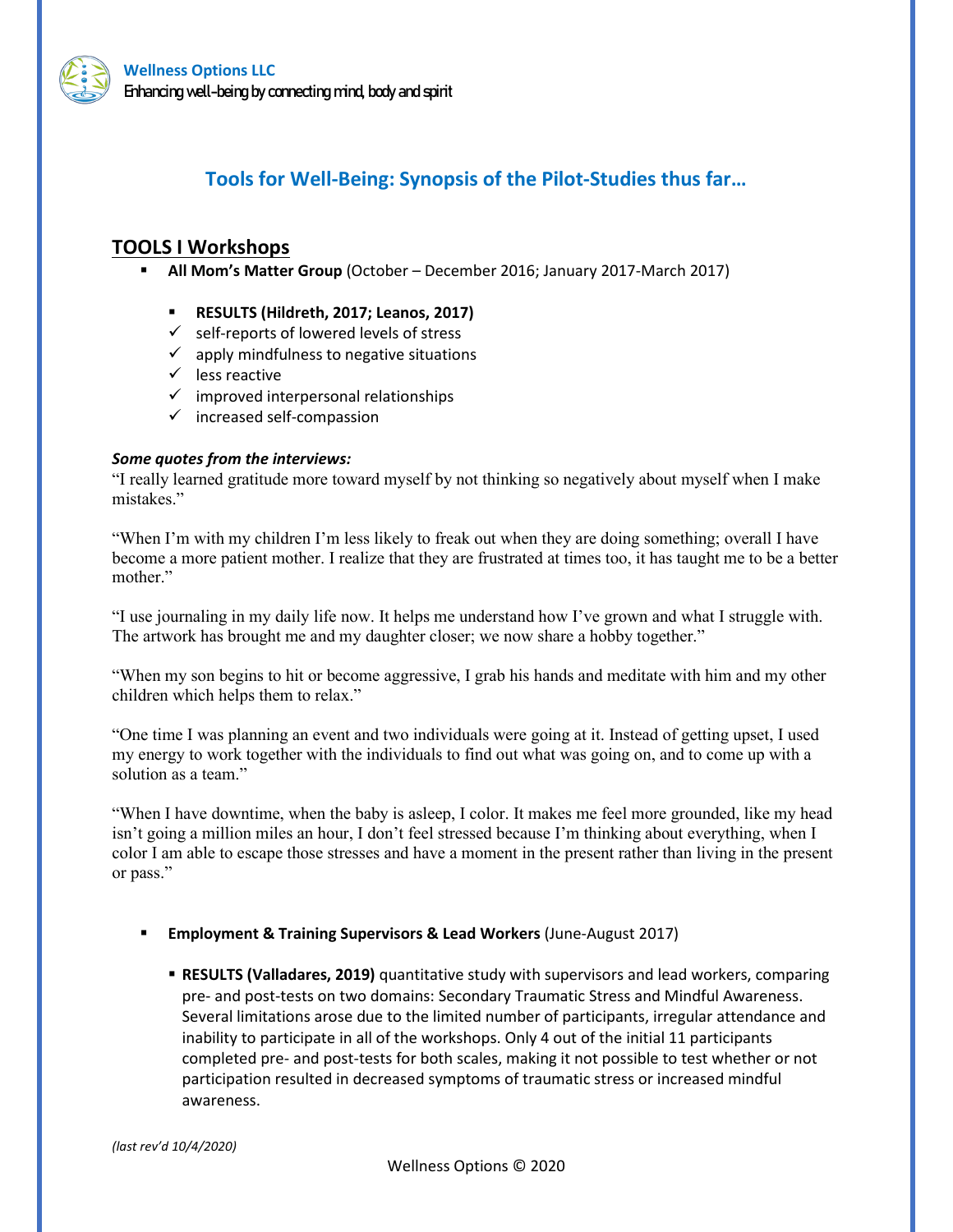

### **(Valladares, 2019 cont.)**

- Secondary Post Traumatic Stress Scale (SPTSS) there was a collective decrease on two statements: "I have trouble concentrating on things or paying attention to something for a long time" and "I feel very irritable and lose my temper". This indicates that all four participants collectively increased concentration and emotional awareness.
- Mindfulness Attention Awareness Scale there was a collective increase in three statements: "I get so focused on the goal I want to achieve that I lose touch with what I'm doing right now to get there", "I do jobs or tasks automatically, without being aware of what I'm doing" and "I snack without being aware that I'm eating." This indicates that the four participants were able to increase their mindfulness awareness in the present moment.
- The low number of participants in the post-test can be a reflection of the many roles and responsibilities social work supervisors are often faced with, which may get in the way of full participation in the intervention.
- Weekly feedback sheets completed by the participants highlighted the value of content learned:

"The entire class was valuable, the coping tools/techniques learned were useful and desired." "I love the exercises and guided meditation. This class is helping so much. Thank you." "Totally enjoyed the classes, appreciated what I have learned and the gifts and tools you provided for me!"

- Evidence lends support that providing supervisors who work in a high demanding field (with high levels of stress and exposure to secondary traumatic stress) with a mindfulness-based stress reduction curriculum increases resilience, optimism, capacity to collaborate, leadership in complex situations, overall quality of services and overall personal well-being (Crowder & Sears; 2017).
- **Employment & Training Staff only** (August-September 2017)

 **RESULTS (Lopez-Alejandre, 2018)** quantitative study, comparing participants & nonparticipants across four domains: Secondary Traumatic Stress, Mindful Awareness, Subjective Well Being, Coping Mechanisms with Stress.

 The study revealed two major findings: (1) those who participated in the mindfulness training showed significant improvement from pretest to posttest on all four measures, and (2) in addition to the progress made from pretest to posttest scores, the experimental group made significant gains to close the gap between the comparison group from pretest to posttest.

 At pretest, the comparison group was already doing significantly better than the experimental group on secondary traumatic stress, mindfulness, coping mechanisms, and subjective well-being. Meaning the static group did not necessarily need the intervention; however, at posttest measurement, the two groups were comparable, suggesting that the intervention was effective in decreasing secondary traumatic stress, and increasing mindfulness, subjective well-being, and coping mechanisms for the experimental group.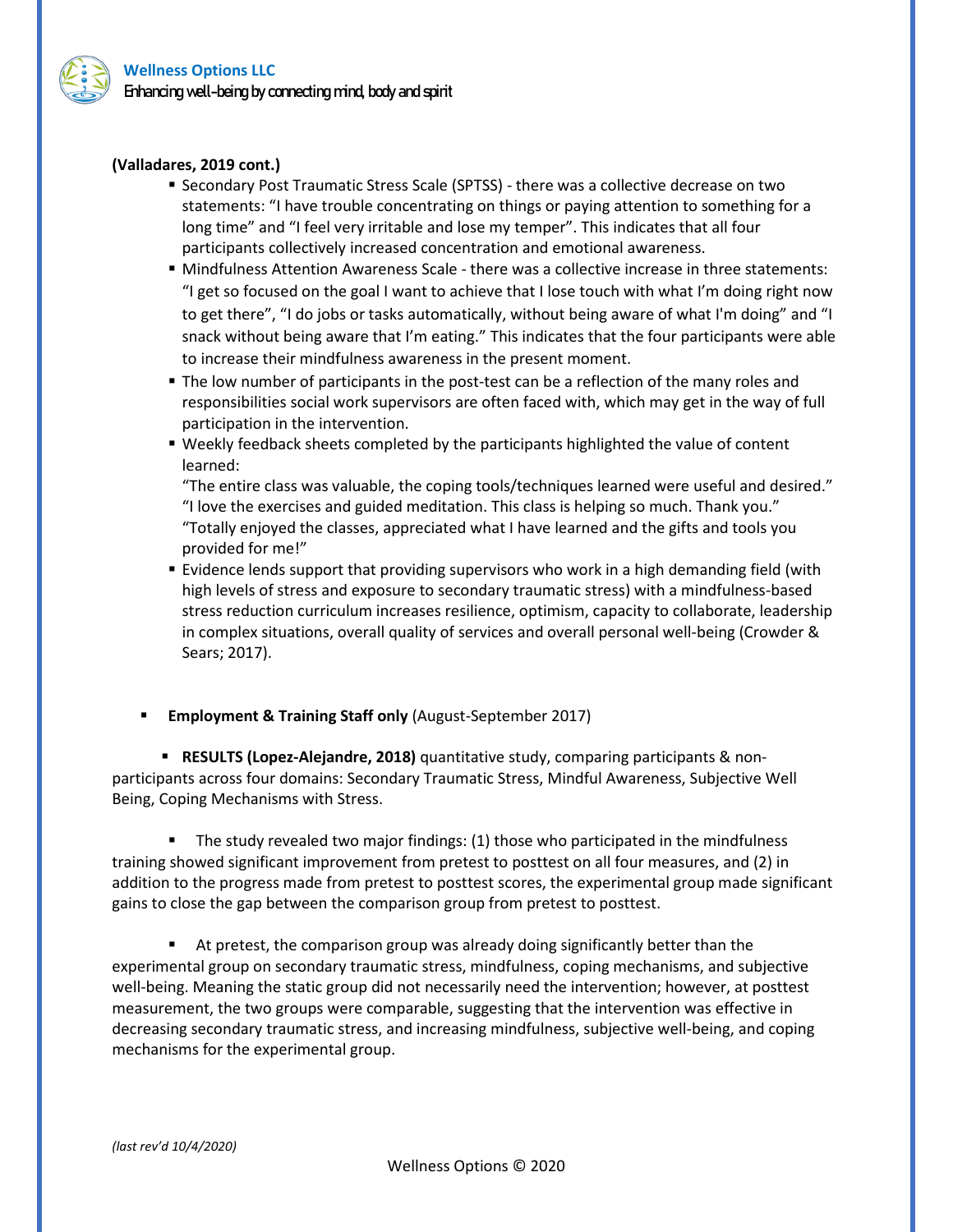

#### **Wellness Options LLC**

Enhancing well-being by connecting mind, body and spirit

- **Employment & Training Staff only** (August-September 2017)
	- **RESULTS (Alamkhel, 2018)** qualitative study of participants only
	- $\checkmark$  Well-being was supported by the Agency seen as an investment in them
	- $\checkmark$  Gained skills in reducing symptoms of stress
	- $\checkmark$  Better equipped to recognize own emotional triggers which enable ability to mediate unpleasant feelings and thoughts
	- $\checkmark$  Increased feelings of well-being

### *Some quotes from the interviews:*

"I assess the situation and what I really need in order to make the situation positive. That is a skill I learn from the class. Before taking the class, I would procrastinate as far as my needs from the situation and create bigger problem for both parties. After taking the training, I evaluate what I need from the situation and address the need in order to make it positive. That way there is no grey area. This is what I need. There are no if, ands, or buts."

"I have worked for this agency for over ten years. Having training like this was a reminder as to why I invested so much of my life in this agency. I feel like having this training shows that they actually care about the workers."

"It can be emotionally draining when I encounter clients who are resistant to change. Now instead of dwelling on why the client is being difficult, I am more compassionate about what they are going through and I question what are the barriers for this client that is causing them to miss an appointment or a visit."

"It is hard to work with clients with addiction especially if they are struggling with drinking. I myself struggled with alcohol addiction and talking to clients who are going through that struggle is a trigger. The material that was presented to us on emotional trigger was eye opening. The class help me understand my triggers and be mindful when I am interacting with clients who are struggling with addiction."

"When I get stressed out, I can feel my body get tense. A few days ago, I had an unpleasant interaction with my supervisor. Immediately, I wanted to react to what my supervisor said. But instead I start paying attention to my body and start feeling my body get tense. I had to be mindful of what my body was communicating to me and not react. I asked my supervisor if I can be excused and get back to her concerns once I check on my notes. She was understanding. I had to remove myself from the situation because that is what my body asked me to do."

"I feel like a new culture is emerging from this training. A culture that is friendly to self-care and mindfulness practices. Employees in my unit have different art projects that they hang on the wall which is very encouraging because it shows that the people who went through the training are still practicing what they learned from the training."

### **Employment & Training Staff, Child Welfare & Adult Services** (February-March 2018 - 2 Groups)

 **RESULTS (Greenberg, 2019)** quantitative study comparing participants across two domains (Secondary Traumatic Stress and Mindful Awareness) over three points of time: Pre-participation in Tools I, Post-participation in Tools I (N= 22) and Post-participation in Tools II (N=10).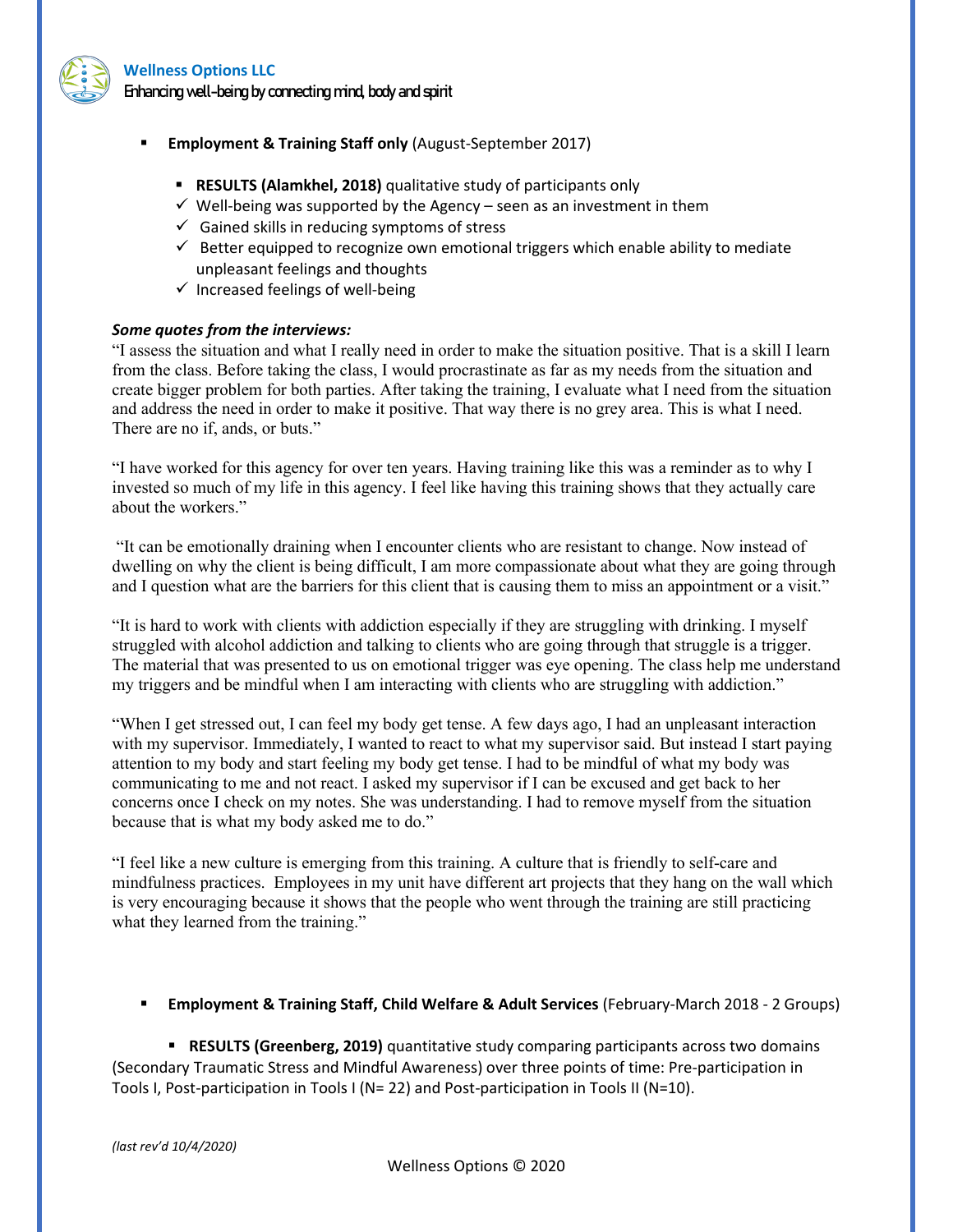

### **(Greenberg, 2019 cont.)**

- Study revealed some evidence that participation in Tools I bolstered mindfulness across most participants. Scores in Mindful Awareness increased from pre-test to post-test. Scores did not further increase at follow-up although remained higher than pre-test score inferring that the effect generally lasted over time.
- Study found that participation in Tools I and Tools II decreased participants' symptoms of trauma. Scores on the SPTSS (Secondary Post-Traumatic Scale) decreased between pre-test and post-test, and between post-test and follow-up. Statistical significance was found between pretest and follow-up scores. *Evidence supports the notion that the Tools curriculum was effective in decreasing levels of traumatic symptoms and that this effect lasted over time*.

# **TOOLS II WORKSHOPS**

- **Employment & Training Staff, Child Welfare & Adult Services** (September November 2018 1 Group)
	- **RESULTS (Yepez, 2020)** qualitative & quantitative study. The qualitative study explored effects of Tools II participation on employees' personal and professional life, while the quantitative study examined participants pre- and post-test scores across four domains (Mindful Awareness, Coping Skills with Stress, Subjective Well-Being & Secondary Traumatic Stress).
	- $\blacksquare$  Quantitative study (n = 13): It should be noted that the community building workshops were initially presented as "Tools II," therefore all participants in this cohort had already completed two of three Tools modules. As such, scores at pre-test revealed participants had already had low levels of secondary traumatic stress symptoms and high levels of coping skills with stress. While there was no statistically difference, there was continued maintenance or slight improvements. Mindful awareness was statistically significant at post-test, i.e. participants reported increased attention and mindfulness behaviors. Subjective well-being, i.e., feelings regarding life-satisfaction, were also found to have increased by post-test.
	- Qualitative study (n= 9): Participants interviewed to provide further insight about the effect of participating in the Tools workshops. Themes that emerged were:
		- *Shared knowledge with others, i.e. participants shared what was learned with coworkers, clients, family and friends.*
		- *Positive feedback regarding mindfulness training*
		- *Coping skills learned were utilized both at work as well at home*
		- *More mindfully aware of their surroundings and present in the moment more often as compared to before*
		- *Increased feelings of subjective well-being*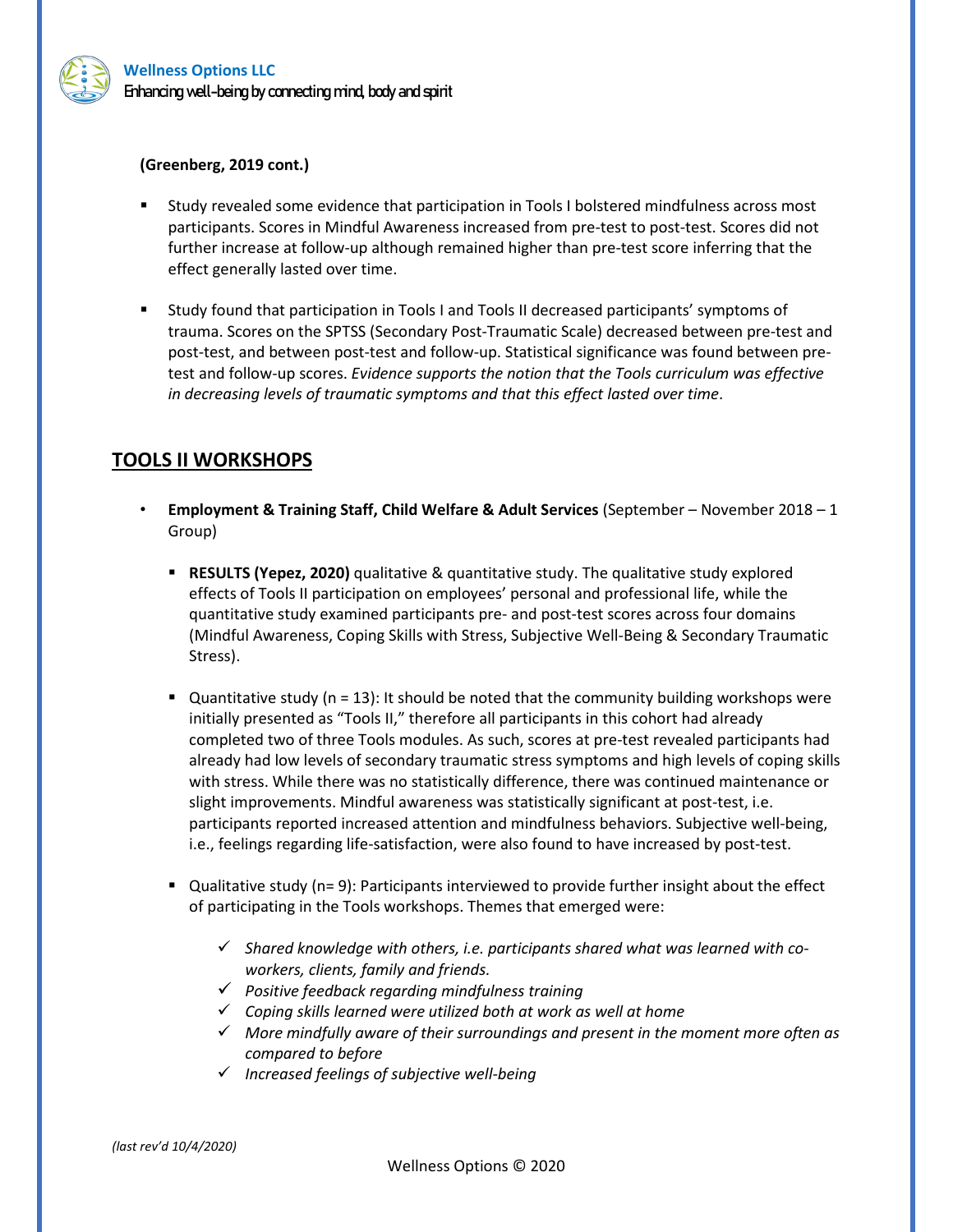### **Wellness Options LLC** Enhancing well-being by connecting mind, body and spirit

**(Yepez, 2020 cont.)**

### *Some quotes from the interviews:*

"Mindfulness has made me think of self-care more, made me more patient, where I don't overreact."

"This is a very worthwhile and valuable tool for the organization and individual as well."

"Mindfulness training has helped reduce stress and be aware."

"I really enjoyed the training."

"Mindfulness makes me more tolerant."

"I encourage my staff to just breathe."

"I breathe a lot."

"Training has helped with everyday stress."

"I take mindful walking exercise when I need to take a break."

"I am more focused on being in the moment."

"I am more mindfully aware of my surroundings…listening to the sound of leaves when going out on a walk, or the sound of raindrops when I'm driving and it's raining outside as well as listening to peaceful music like the sounds of ocean waves."

"Mindfulness has made me think of self-care more, be more patient, where I don't overreact."

"I feel re-energized."

"I'm able to meet work goals."

"Relationships have benefited from training."

"I feel less stress even with a high caseload."

"I have learned not to take it personally when others upset me."

"I don't become upset so easily."

*Overall, study concluded that findings were consistent with previous studies, i.e. benefits of mindfulness-based interventions and have implications for future research and policies.*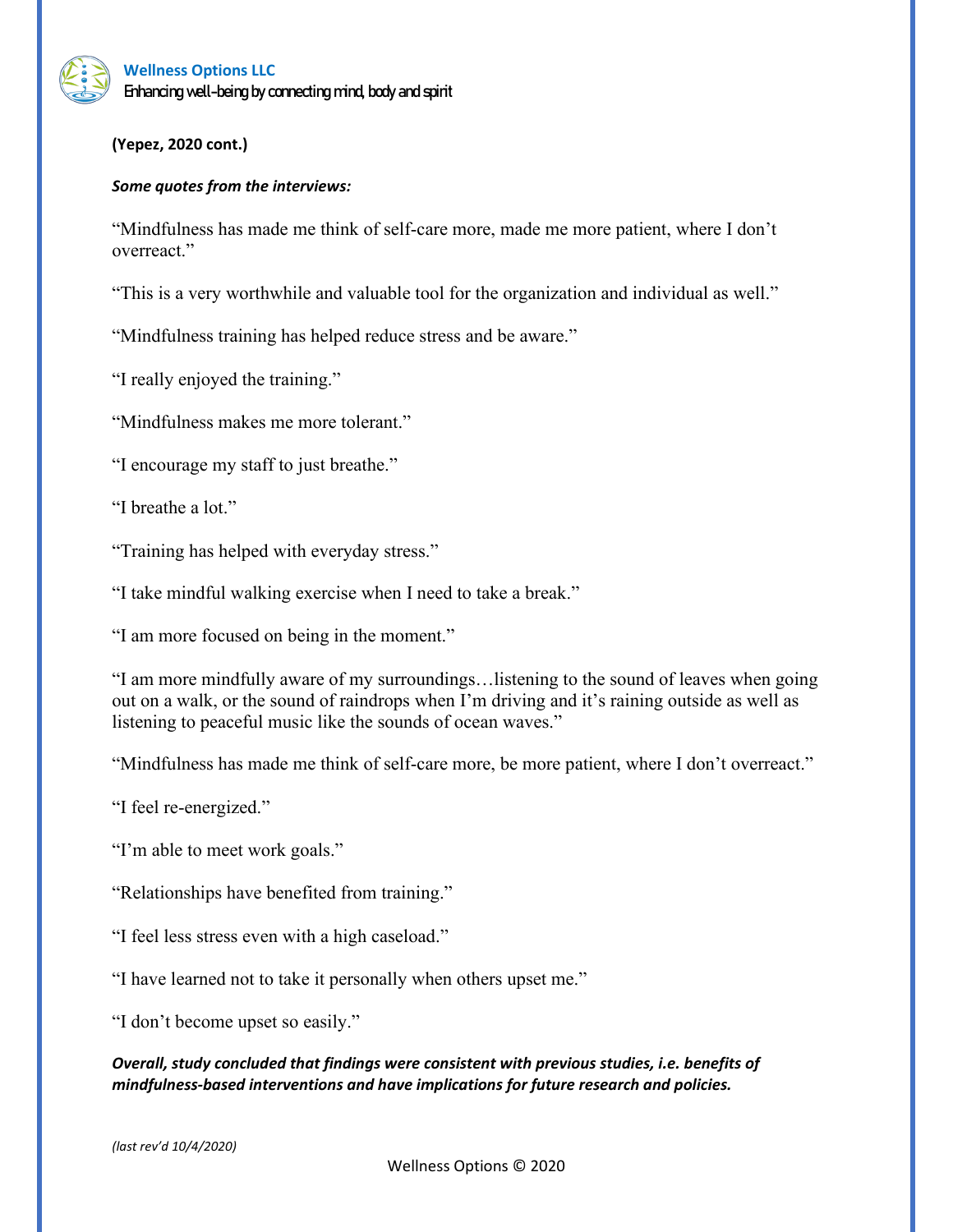

# **TOOLS II WORKSHOPS (cont.)**

• *In progress: currently two studies in progress exploring effects of participation on work and/or personal life over time; anticipated completion date 5/2021*

# **TOOLS III WORKSHOPS**

• **Employment & Training Staff, Child Welfare & Adult Services** (April – May 2018 – 2 Groups) *- In progress - one study exploring effects of Tools program on organizational culture; anticipated completion date 5/2021*

*\*\*LIMITATION: all pilot studies contained small number of participants. While the results are inferential and promising, the small sample size precludes us from achieving statistical significance. We recognize the need for continued research in determining the efficacy of the Tools Curriculum*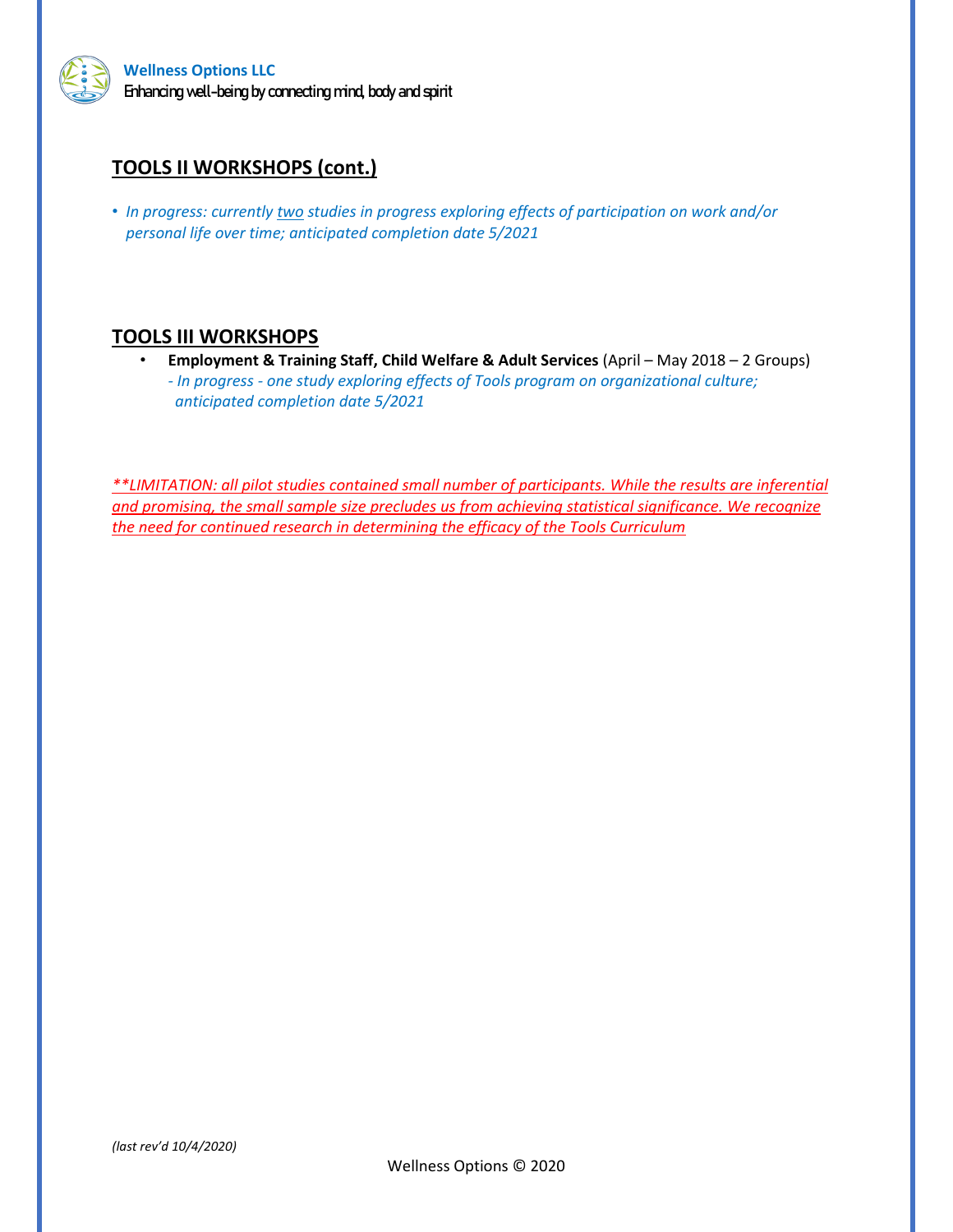

### **REFERENCES** *(not exhaustive)*

Bonanno, G.A. (2004) Loss, trauma, and human resilience: Have we underestimated the human capacity to thrive after extremely aversive events? *American Psychologist*, 59, 20-28.

[Brown, Brené](https://search-proquest-com.libproxy.csustan.edu/psycinfo/indexinglinkhandler/sng/au/Brown,+Bren$e9/$N?accountid=10364) (2006) Shame Resilience Theory: A Grounded Theory Study on Women and Shame. *[Families in Society,](https://search-proquest-com.libproxy.csustan.edu/psycinfo/pubidlinkhandler/sng/pubtitle/Families+in+Society/$N?accountid=10364)* [87\(1\),](https://search-proquest-com.libproxy.csustan.edu/psycinfo/indexingvolumeissuelinkhandler/23494/Families+in+Society/02006Y01Y01$23Jan+2006+-+Mar+2006$3b++Vol.+87+$281$29/87/1?accountid=10364) 43-52.

Coyle, D. (2018) *The culture code*. Bantam Books: New York

Diener, E. & Ryan, K. (2009) Subjective well-being: A general overview. *South African Journal of Psychology*, 39 (4) 391-406.

Emmons, R.A. & McCullough, M.E. (2003) Counting blessings versus burdens: An experimental investigation of gratitude and subjective well-being in daily life. *Journal of Personality and Social Psychology*, 84, 377-389.

Frederickson, B.L. (2001) The role of positive emotions in positive psychology: The broadenand-build theory of positive emotions. *American Psychologist*, 56, 218-226.

Fredrickson, B.L. & Joiner, T. (2002) Positive emotions trigger upward spirals toward emotional well-being. *Psychological Science*, 13, 172-175.

Huet, V. (2015) Literature review of art therapy-based interventions for work-related stress. *[International](javascript:__doLinkPostBack() Journal of Art Therapy*, 20(2), pp. 66-76.

Kabat-Zinn (1991) *Full catastrophe living: Using the wisdom of your body and mind to face stress, pain and illness.* New York, NY: Dell Pub., a division of Bantam Doubleday Dell Pub. Group.

Kent, M. & Davis, M.C. (2010) The emergence of capacity-building programs. In J.W. Reich, A.J. Zautra & J.S. Hall (Eds.), *Handbook of adult resilience* (427-449). New York, NY: The Guilford Press.

Luskin, H.A., Benisovich, S.V., Standard, S., Bruning, J., Evans, S. & Thoresen, C. (2006) Effects of a group forgiveness intervention on forgiveness, perceived stress and trait anger: A randomized trial. Journal of Clinical Psychology, 62(6) 715-733.

Lykken, D. & Tellegen, A. (1996) Happiness is a stochastic phenomenon. *Psychology Science*, 7:3, 186-189.

Lyubomirsky, S. & Della Porta, M.D. (2010) Boosting happiness, buttressing resilience: Results from cognitive and behavioral interventions. In J.W. Reich, A.J. Zautra & J.S. Hall (Eds.), *Handbook of adult resilience* (450-464). New York, NY: The Guilford Press.

Margolin, I. Pierce, J. Wiley, A. (2011) Wellness Through a Creative Lens: Meditation and Visualization. *Journal of Religion & Spirituality in Social Work: Social Thought*, 30(3), 234-252.

McTaggart, L. (2017) *The power of eight: Harnessing the miraculous energies of a small group to heal others, your life, and the world*. Atria Books: NY, NY